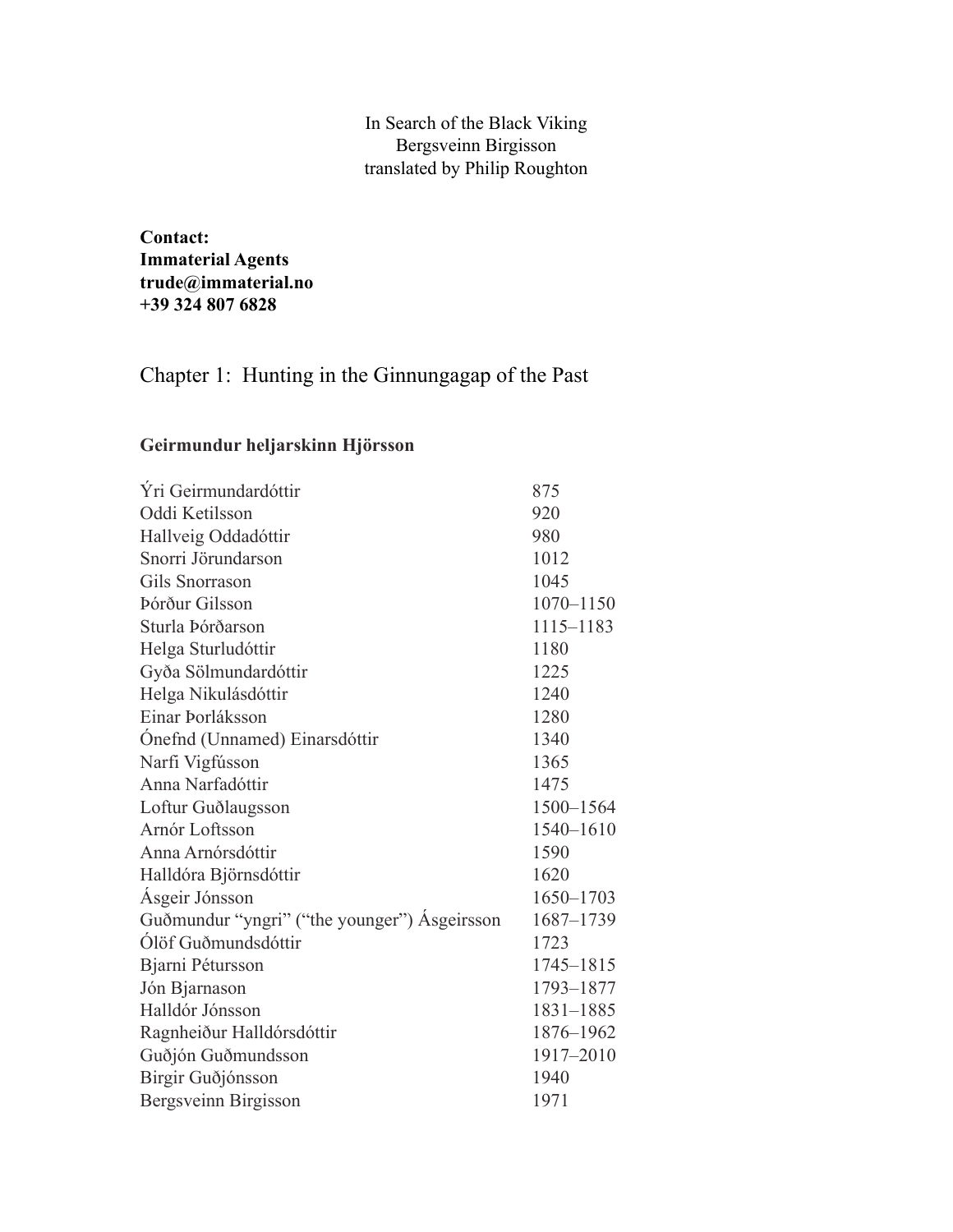©1997–2011 deCODE genetics, Inc. and Friðrik Skúlason Inc. All rights reserved.

In the early 1980's, a certain old man was a frequent guest at my childhood home in one of the suburbs of Reykjavík. His name was Snorri Jónsson, and he was a friend of my parents. Snorri had grown up in Hornstrandir, a rugged peninsula in the northernmost part of Iceland. Like many others, Snorri moved away from the Strandir area in the 1950's, but he left his heart there, and often spoke warmly about his former haunts. He was a slender man, but had a voice powerful enough to cut through the screeching of seabirds and thundering surf. He was a renowned egg-hunter, lowering himself on a rope down cliffs to gather seabird eggs, hanging there in mid-air and pushing off from nest to nest.

The greatest hero in Snorri's imaginative world was a Viking named Geirmundur heljarskinn. Snorri spoke of no one with as much respect, not even the newly elected president of Iceland, Vigdís Finnbogadóttir. I was ten or twelve years old and didn't fully grasp all the stories that Snorri told of Geirmundur and his kin. I have forgotten most of those stories, but one of them made such a strong impression on me that I remember it to this day. It went like this:

Geirmundur kept a number of Irish slaves at Hornstrandir. They lived under miserable conditions, laboring away while given only meager provisions. One day they decided to flee, and stole a small boat and rowed away. They knew little about sailing, but were desperate to get as far away as possible. They rowed a great distance on the open sea until finally reaching a large islet, which still bears the name *Íraboði*— the islet or reef of the Irish. If those poor slaves had sailed any farther, they would doubtless have ended up at the North Pole.

This story is so vivid in my mind's eye. For some reason, I always envisioned the slaves as monks, tonsured and clad in gray cowls of homespun cloth. Their faces dirty, their eyes either serious and staring, or revealing their fear. Some of them have oars, but others only planks of wood that they try to use to row. Their eyes are white in their sooty faces. They row for their lives. Away, away from all of it. Any place must be better than this. They reach the islet in the vastness of the ocean. Perhaps they think: if we keep going, where will we end up? Will we sail off the edge of the world? I envision them on the islet, shivering with cold as the breakers crash around them. Their water and food supplies are used up; they are gripped by deadly cold. Gradually, their limbs grow numb. Perhaps they sing sad Irish folk songs or hymns (in my imagination, they were Christians), and lie close together to try to keep warm. One can only imagine the horror of such a slow death. Did they help each other die?

Back on the mainland, Geirmundur heljarskinn has discovered that his slaves have run off and he sets out to sea to find them. When he finally found them on the islet, were they alive or dead? Did they see the sail of their master's ship drawing nearer?

All that is certain is that they perished, every last one of them. The waves washed away their earthly remains, shredded the rags of homespun cloth that had once kept them warm and stripped the flesh from their bones, which later crumbled to dust in the crashing breakers of the Artic Ocean, leaving no trace of them whatsoever. They died. All of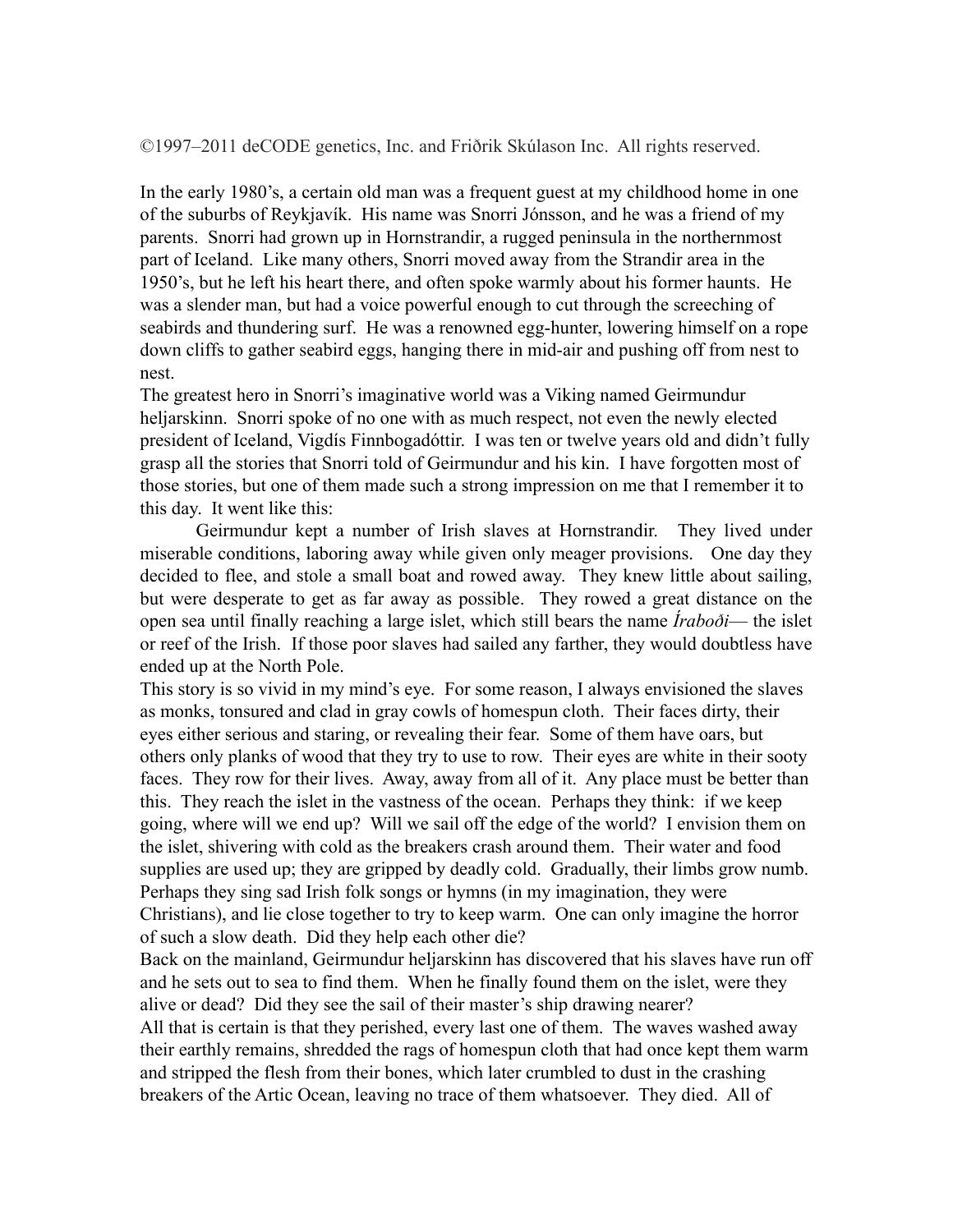them. But at least they died as respectable men on their own islet, where no one could push them around or humiliate them.

The islet became these Irishmen's country, and was given the name that ensures they will never be completely forgotten: Íraboði.

\* \* \*

Snorri is gone now, but his story lives on.

In the summer of 1992, around ten years after I heard his story of the Irish slaves, I am in a remote fjord in Iceland's Westfjords region: Norðurfjörður, just south of Hornstrandir. At that time, I spent my summers fishing on a small fishing boat that I rented from a relative of mine. The local wags called it a tub— but with it, I was able to earn enough money to pay for my studies in Reykjavik during the winter. I remember that summer of '92, sitting there scrutinizing the sea map to try to determine where I should fish the next day. Suddenly my eye catches a familiar place-name on the map, standing out from all the other names of islets and reefs, a little over six nautical miles from shore: Íraboði.

The images come streaming back to me. The cowls of homespun cloth. The white eyes bulging from black faces. Men using planks for oars, rowing far away from horrendous slavery. Their bodies shivering on the reef. Waves breaking on the rocks.

I think it's the story that Snorri told me, or rather, his enthusiasm in telling it that I have most to thank for enabling me to finish writing this book. Not least because long afterward, I learned that scholars in the Middle Ages, those who first wrote the history of Iceland, were not as interested as Snorri in telling the story of Geirmundur. Where did Snorri get the material for his stories? Had I been granted insight into the dying embers of a saga tradition— accounts that had, since the earliest times, survived in oral form on Hornstrandir? Again and again, the same questions plagued me: *Who was Geirmundur heljarskinn*? Why did he keep slaves here in the far north? Why is there no saga about him— who was said to have been "the noblest of all the settlers in Iceland"? Why is he described as black and ugly, when that description was usually used for slaves? Did he really have roots in Bjarmaland? Where did he get his Irish slaves? Did he abduct them himself, or did he buy them? With what money? Wasn't his wealth just a rumor? That is, considering that he lived in rugged, remote Iceland? Was this really not sufficient material for an Icelandic saga?

Such is the irony of fate, that, after having sunk myself deeper into the story of Geirmundur heljarskinn, and having researched, among other things, the place names connected with him, I have come to the conclusion that the story of the slaves on Íraboði is most likely latter-day fiction. It is quite common for tales to be spun to explain old place-names. However, the place-name Íraboði might very well date to the time of Iceland's settlement, and could suggest that Irishmen came ashore there, either voluntarily or under duress.

In people's hands, experience and memories become the stuff of stories— and then it is not necessarily a question of whether a story is true or not, but whether it is good or not. Geirmundur owned numerous farms in Iceland, and apparently kept hundreds of Irish slaves. Many of the slaves ended up in Geirmundur's territory at Hornstrandir when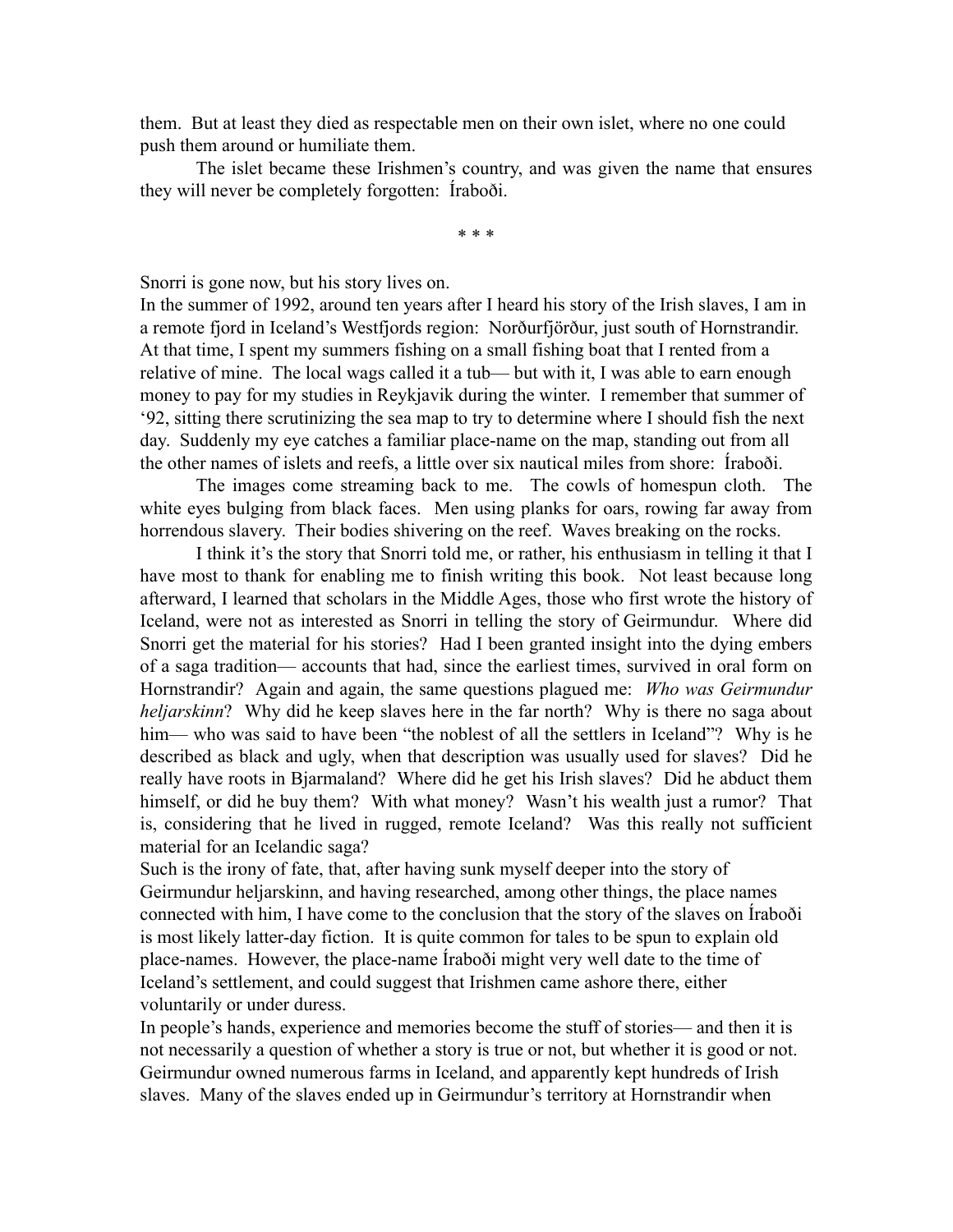natural resources in Breiðafjörður, where he first settled, began to dwindle. Most of the slaves came from places with milder climates, and their lives must have been difficult under the harsh conditions that prevail on Hornstrandir. It is, therefore, not unthinkable that some of them may have attempted to flee— most of the accounts of slaves in Old Norse writings tell of them fleeing from their masters. It is from this same soil that the story of Íraboði may have later sprung. Perhaps some of Geirmundur's slaves brought the bones to Íraboði. Perhaps not.

In the past, someone combined the snippets of information about Geirmundur heljarskinn found in the oldest texts with place-names in his part of the country in order to provide his story with context. The current narrative is an attempt to celebrate the memory of this mysterious man, Geirmundur heljarskinn, bring him closer to us, recall his curious activities at the edge of the Arctic Ocean and lend weight to his position as a wealthy and to some extent merciless slave-keeper.

\* \* \*

This book is about a man who lived 1,100 years ago. His story has been preserved only in fragments that lack all the details necessary for a name from the past to become a living person in readers' minds. The sources say nothing about Geirmundur heljarskinn's personality. Nothing about whether he had a broad smile that revealed his worn teeth, nothing about whether he was merciless or fair to his subordinates, or whether he saw the comical sides of life. Nothing about whether he smiled when he grew angry or anxious and turned to face adversity, whether he used big words when he drank, whether he walked with a limp or had scars, whether he ever cried, whether he kept bad feelings locked up inside or took them out on those closest to him.

About these things, we have no idea.

It is no simple task to trace the path of a Viking who lived thirty generations ago from the cradle to the grave. Geirmundur is a shadow, a voice in the darkness between prehistory and history, a darkness that holds many questions that no one has answered. Geirmundur has to be pulled up out of that Ginnungagap.

Is it possible to endow such a shadow with enough life for someone to care enough to read about him? Do readers have enough patience for a narrator who often fumbles in the darkness, like Dante in Hell?

I have often wondered— despite writing one draft after another, crumpling them up, tossing them aside and saying to myself, "This is IMPOSSIBLE!"— why I have nevertheless been as stubborn as a balky bull, grumbling like the men of Trøndelag when Haakon the Good preached them Christianity, and thinking that maybe it wasn't impossible to dig a little deeper here, a bit more there, despite having been fairly convinced that whatever I might find could never amount to much.

My work on this book has occasionally reminded me of a story about an old sailor, another relative of mine, who, like myself, is a descendant of stubborn ship captains and helmsmen who fear nothing. He was elderly when this story took place: He is on a fishing boat with a two- or three-man crew. A fog shrouds the sea. He stands at the wheel, thick glasses perched on his nose.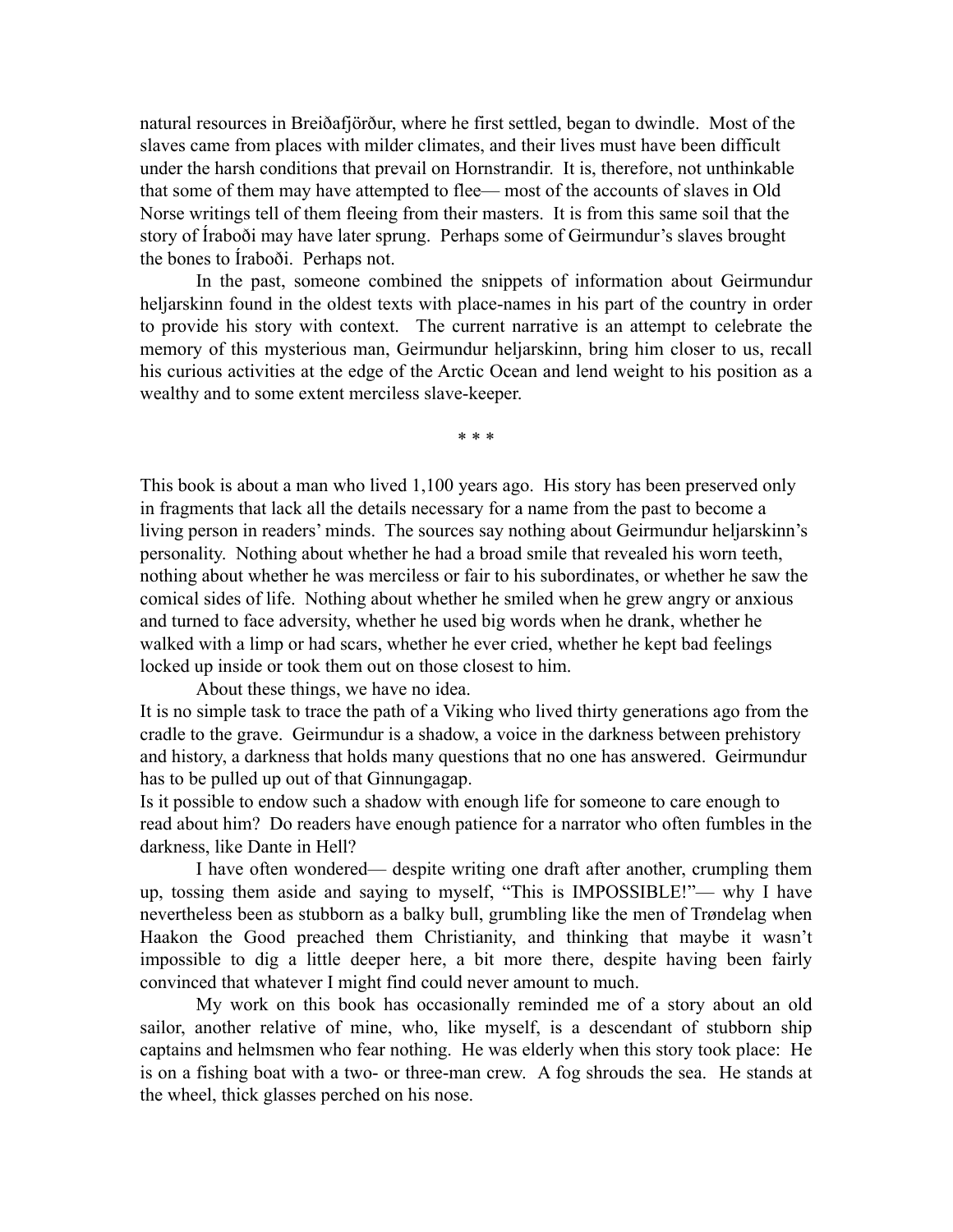Standing in the prow of the boat, the other crewmembers spy what appears to be a reef ahead, and say, softly at first and a bit awkwardly, but then more loudly: "You're heading straight for a reef! You've got to reverse, now!" My relative shouts back, drowning out the others: "There's not supposed to be a reef here! I don't see any damned reef!" And he strands the boat on the reef.

\* \* \*

I am writing a book about one of my paternal ancestors, twenty-six generations back from my great-great-grandfather. But let us look a little closer: most of us have probably met our grandfathers and grandmothers, and heard from them a few stories about our great-grandfathers and great-grandmothers, as well as a few details about their parents, perhaps. My grandfather often told the story of how my great-grandfather was conceived. My great-great-grandfather, who was thirty at the time and lived in Strandir, had to deliver a package to a farm in Steingrímsfjörður, two fjords to the north of Hrútafjörður. When he arrived, everyone was out doing the haymaking except for one woman, thirty-eight years old. By the time this story takes place, she had already been widowed twice and had four children, but lost them all. She had lost everything. But perhaps she noticed a gleam in the eyes of the young postman and recalled the old days; perhaps there was still hope? She invited him in and boiled blood sausage for him. He certainly deserved a bit of a rest before heading back over the heaths.

Nine months later, my great-grandfather was born, or, as my grandfather always said, we owed our lives and fates to one single blood sausage. Little else is known about my great-great-grandfather; he didn't admit to fathering my great-grandfather until the latter was an established, successful boatmaster with a family and a large farm. My great-great-great grandfather in this line, on the other hand, was a ship captain and harbor pilot in Breiðafjörður. He saved the crew of a Danish cutter from drowning, and was honored for it in Copenhagen. He overturned an old boat's hull and cut a door in it, creating a shelter that beggars could use during times of cold and hunger. At the same time, my ancestors rummaged through rubbish heaps on Strandir in search of shoes that they had thrown out a few years earlier. They hoped to find the soles and fry them over a fire, so intense was their hunger.

Then there were the ancestors of my great-grandmother from Skarðsströnd (where Geirmundur heljarskinn settled). People who were so splay-footed that if you spied their tracks in the snow or slush, it was impossible to tell whether they were coming or going. Beyond that, the threads begin to fray. All it takes is one century, some say, for all to be forgotten, and after a century and a half, history is covered by moss. At least that's how it is with my family. When I try to trace my ancestry back beyond the images that have stood the test of time, it's most often like fumbling around in the dark. From that point back, I have had to rely on written sources, sadly limited church records and genealogies, which, for example, note that my great-great-great-grandfather Guðbrandur died of exposure on Tröllatunga Heath and was "found next spring"; his father Hjálmar, priest and physician, was "a carouser and womanizer, like so many in his family"!; his grandfather Halldór was "impatient and a drinker"; whereas his father, Páll, was "a priest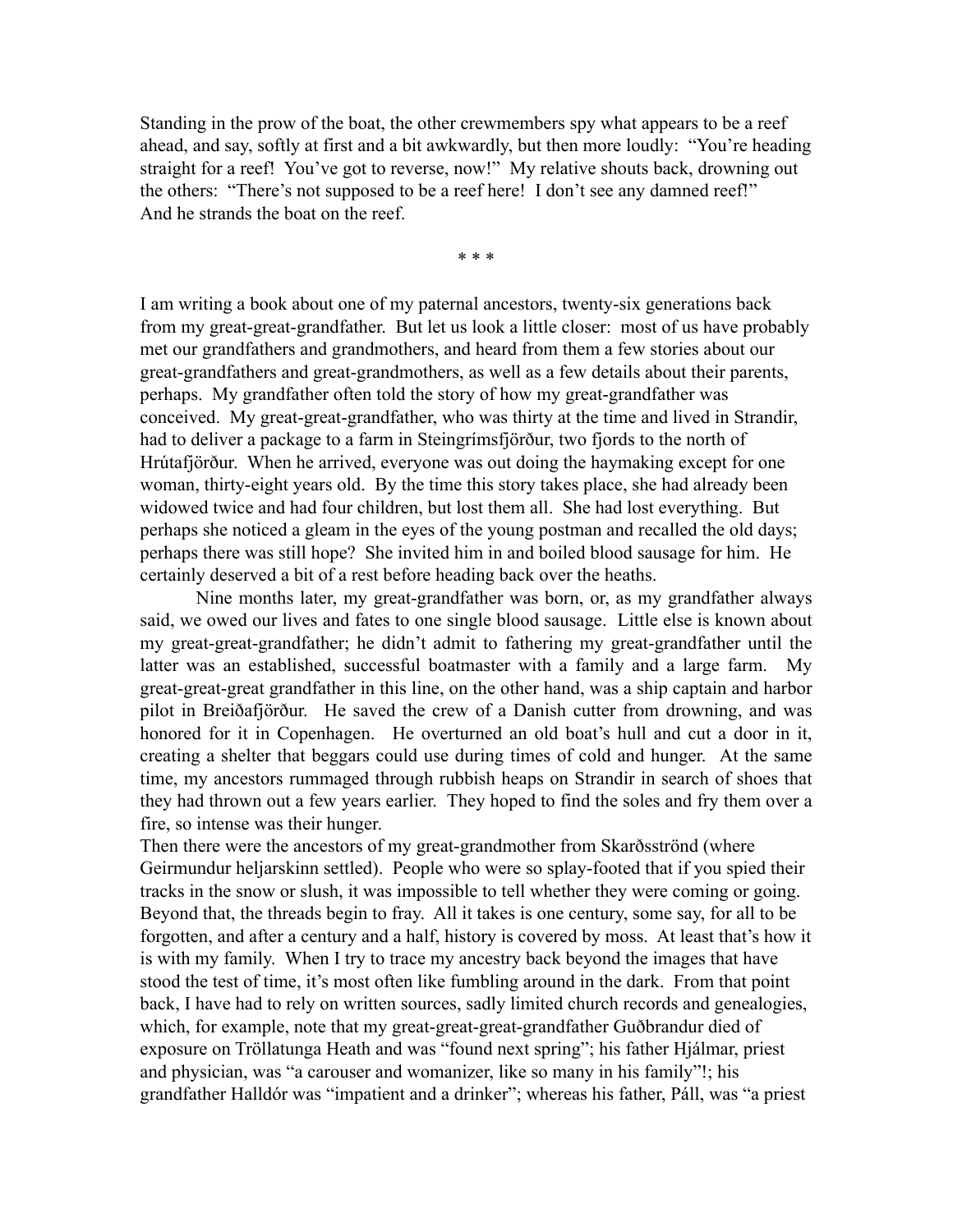who stood in the vanguard of the witchcraft persecutions of the  $17<sup>th</sup>$  century..."; thus do the sources trace the story of my family, back through the lawspeakers at Skarð. At that point, something remarkable happens. The characters become more familiar, better endowed with life, appearing as they do in various old sagas. My family tree includes well-known individuals such as Skarð-Snorri (d. 1260) and Þorkell Eyjólfsson, who married Guðrún Ósvífursdóttir and later drowned in Breiðafjörður. According to *Laxdæla Saga*, this Þorkell returned as a ghost, appearing to Guðrún with his clothes dripping wet, and saying to her: "Great tidings, Guðrún." In the saga, she replies, without the slightest trace of compassion: "Keep them to yourself then, you wretch." This ancestral line ends at Auður the Deep-Minded and her husband Ólafur the White, the king of Dublin; the current author is a descendant of these two in the thirty-second generation.

How much easier it would have been to choose as my subject someone closer to us in time; or at least someone who lived after parchment— let alone paper— came into wide use for recording history. At least then I would have had a slight hope of uncovering something palpable, something that might resemble a living person.

But "the first" is undeniably more tempting than those who follow in his wake. Geirmundur lived at the very start of the Icelandic nation. The start of a nation that gathered memories of the first settlers in the country, pieced together fragments of stories and wrote them down, although this is in fact the precise reason why we know, paradoxically, more about many of the first individuals in Icelandic history than people closer to us in time. Recollections of Iceland's first settlers do not just indicate how far back we can trace history, they also give us an idea of what Iceland's first historians found noteworthy.

\* \* \*

Several fragments of narratives concerning Geirmundur heljarskinn still exist— actually providing far more material about him than, for example, Njáll Þorgeirsson, who was burned in his farm in southern Iceland. The difference is that Njáll has his "own" saga:

*Njál's Saga.* A remarkable historian, most likely in the 13<sup>th</sup> century, took it upon himself to gather both written material and oral accounts concerning Njáll and his family, and then added various ingenious details that endow Njáll with life. Njáll and the others who appear in his saga have been re-imagined and discussed by many generations of people, both in Iceland and abroad. Geirmundur heljarskinn, on the other hand, is a shadow, since no one chose to write his saga. Or, if anyone did, the saga has not survived. Nevertheless, by gathering the existing fragments concerning Geirmundur and delving into what they are telling us, we can develop the basic outline of a captivating biography. Geirmundur heljarskinn Hjörsson began life as a neglected child. He was raised with slaves. Later it turned out that he belonged to one of the greatest royal families in Norway. By the end of his life, he had become the greatest nobleman in the history of Iceland: "…the noblest of all the settlers."

In his prosperous days, Geirmundur rode between his estates in Iceland with an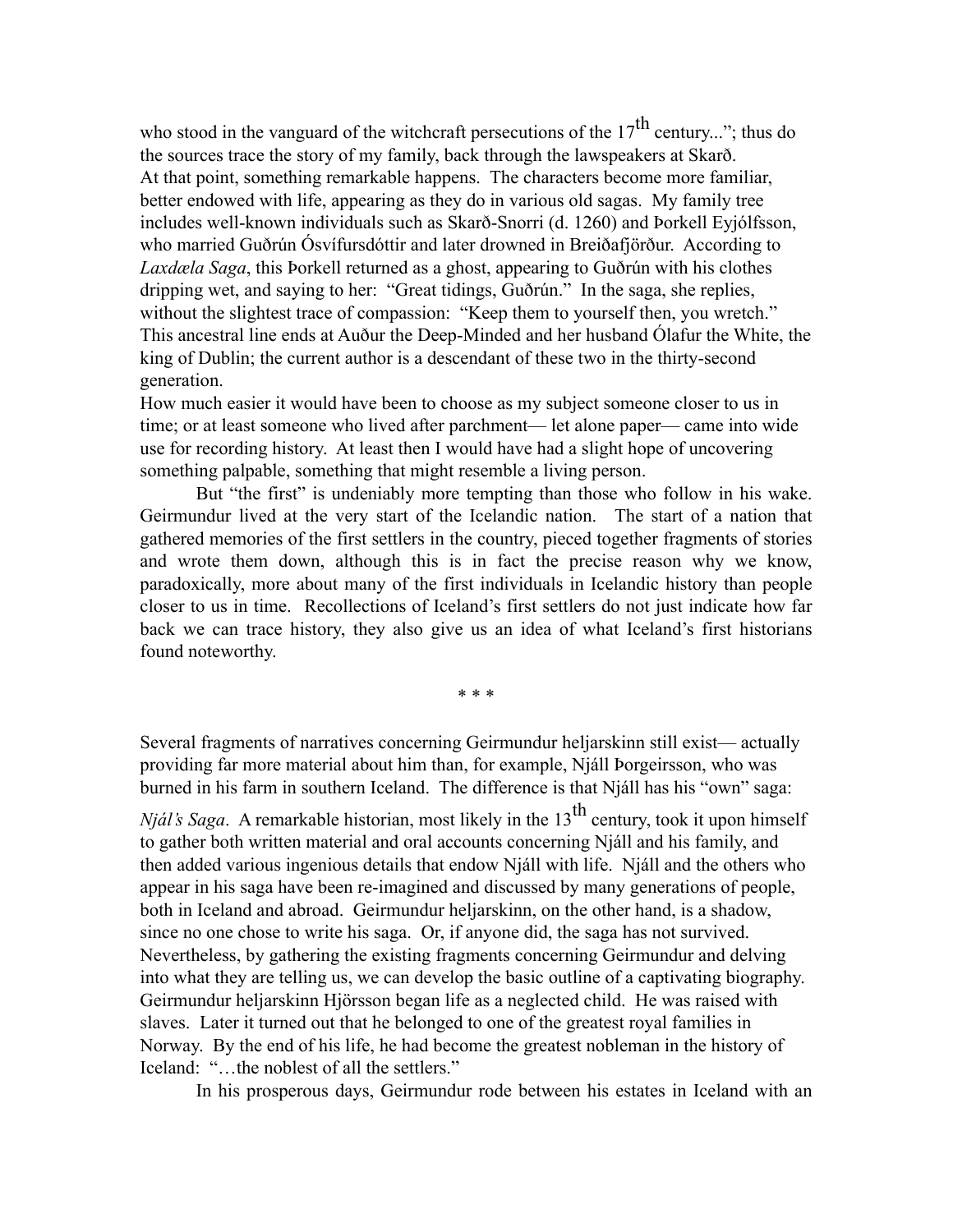eighty-man entourage; in comparison, Harald Fairhair's entourage consisted of only sixty men during peacetime. The value of Geirmundur's slaveholdings would amount to enormous sums by today's monetary standards. He owned numerous farms on Strandir and Hornstrandir and had liegemen and tenants in Breiðafjörður and throughout the Westfjords. According to the sources, Geirmundur had links to four different countries: Rogaland in Norway, where he was born and raised on a royal estate; Bjarmaland, which appears to have been somewhere in Siberia, his mother's homeland; Ireland, where he settled in the vicinity of Dublin; and finally Iceland, where he appears to be among the very first settlers.

All of the sources agree that Geirmundur was dark and ugly of appearance; "heljarskinn" means "dark-skinned." Furthermore, the sources say that he was the greatest of "sea-kings" and had a large fleet of ships; the entire Atlantic Ocean was his to roam. He fled his father's estate in Rogaland during Harald Fairhair's rise to power, choosing not to resist him, even though he was urged to do so. In *Grettir's Saga*, Geirmundur is said to be "the most famous Viking in the west." At the same time, it is clear that he did not acquire his wealth through pillage, as the Vikings are generally thought to have done. Some sources state that he treated his slaves clemently, but according to others, he was ruthless to those who got in his way. He was possessed of supernatural abilities, like many of those from northerly regions. At least two to three women are connected with his name, and although the sources mention his having several children, they all agree that he had only one daughter,  $\acute{Y}$ ri— whose name is not Norse. Geirmundur was a nobleman with numerous subordinates, and, if the sources are to be trusted, he brought in Irish slaves on a large scale.

\* \* \*

The strikingly meager sources provide us insight into a compelling, wide-ranging saga. Quite a few things stirred my curiosity as I undertook this project of mine. Every time I stumbled onto something that resembled an answer, new questions arose, leading to even more puzzles. Whenever I felt I had gotten a grasp on Geirmundur, he slipped from my hands. There was no clear path to the man— if I were going to find him, I had to do so in a roundabout way, and at that time, I felt anxious about treading paths that did not lie within my field of expertise. When I gave up the first time, I was left with numerous questions for which I had no answers.

In the first place, it was a very depressing idea to write a book about a person about whose origins I knew nothing; would I ever discover where in Rogaland Geirmundur grew up? Why on earth was he described as dark and ugly, like a slave in appearance, when he was, according to the genealogies, a king's son and nobleman, the noblest of all? Were there any explanations for his appearance? I saw that the Norse in Ireland had, as early as the ninth century, visited North Africa and taken black men from there (called *gorma* in Irish) and made them their slaves— was that a clue? Then there was Geirmundur's connection to Bjarmaland. While investigating the sources, I realized that Bjarmaland must have meant someplace on the White Sea or Kola Peninsula. Might the reference to Bjarmaland have been an error on the part of a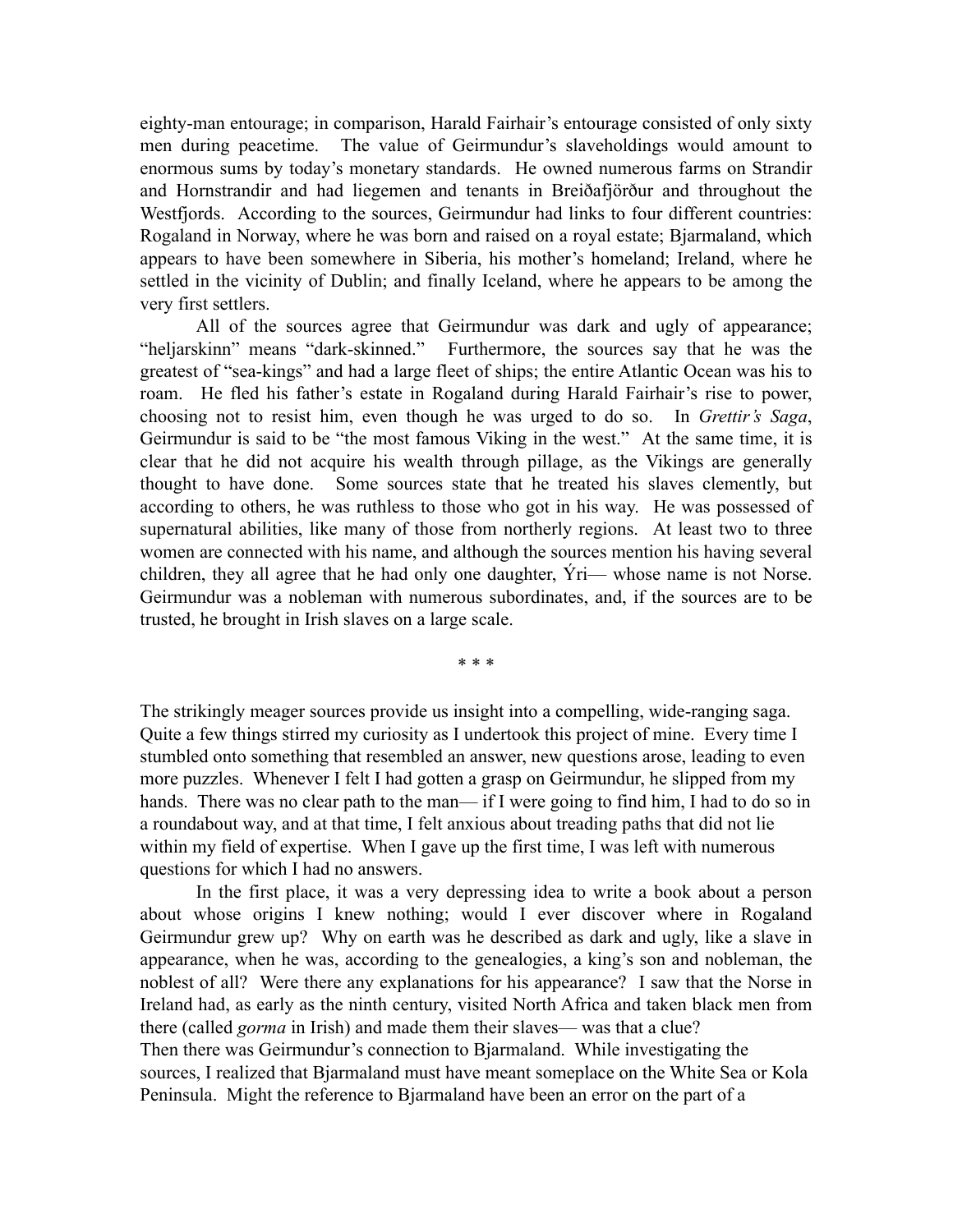medieval scribe who had copied the original text? Why would people from Rogaland travel all the way there in the ninth century? And then there was Ireland. Was there any truth in Geirmundur's having established himself so well in the British Isles, when nothing suggested that he undertook Viking raids and engaged in warfare and pillage? Where did this refugee from Rogaland get the money to buy all the slaves that the sources ascribe to him? Did he get it in Iceland? And why on earth did no one write the saga of the noblest of all the settlers in Iceland? Yet one thing is completely clear: such

information would hardly have been put into writing in the  $12^{th}$  or  $13^{th}$  centuries without its having already existed in some form in an older tradition.

These questions were among those plaguing me when I gave up.

Nevertheless, I could not simply abandon my speculations. Sometime around 1990, during my university studies, I made a copy of a large map of the Westfjords and hung it on a corkboard. For fun, I started marking places on the map with thumbtacks whenever I discovered that people lived there who were, according to the sources, associated with Geirmundur.

Soon, an interesting pattern began to emerge, a pattern that I started doubting the medieval historians ever noticed: the locations of the farms belonging to Geirmundur clearly served a practical purpose. These farms were located on various roads and old mountain tracks out of Hornstrandir, but they all led to the same place: Geirmundur's estate at Breiðafjörður! It occurred to me that the roads had likely been used for transporting goods, and the fact that the roads were numerous and used by large numbers of people suggested that the goods themselves were valuable. I began to suspect that this might explain why Geirmundur was able to establish himself so quickly and well in Ireland, and I began to ponder what business he had in Iceland: could it be that the same reason lay behind Geirmundur's trip to Iceland and the travels of his family to Bjarmaland in the past?

This was a turning point: my curiosity overcame my doubts. The map that I made backed up the sources that stated that Geirmundur was rich and powerful; he must have had extensive economic pursuits in Iceland. At the same time, I began to have serious doubts about the explanation given by the learned men in the Middle Ages for Geirmundur's wealth: that he owned a large amount of livestock; for me, this explanation held no water. I went and sailed around Hornstrandir with an uncle of mine who organized boat trips for tourists. The area was rugged and sparsely vegetated. Agricultural conditions there were poor; hardly enough grass grew there to feed a single cow. Nevertheless, the sources claim that Hornstrandir supported all of Geirmundur's farms, including those he established after first settling in Breiðafjörður. Had Geirmundur devoted himself to agriculture on Hornstrandir, the yield would hardly have sufficed for him to buy large numbers of slaves at the market in Dublin— at that time, there was a shortage of slaves in Muslim lands, and the price on them was thus high. In other words: it was impossible to write off the medieval accounts, but their explanations could never stand up. The  $12^{th}$  and  $13^{th}$ -century scholars had lost their perspective; they referred to saga traditions of Geirmundur's wealth, but no longer had any explanations for it— or, if they did have a valid explanation, they decided not, for some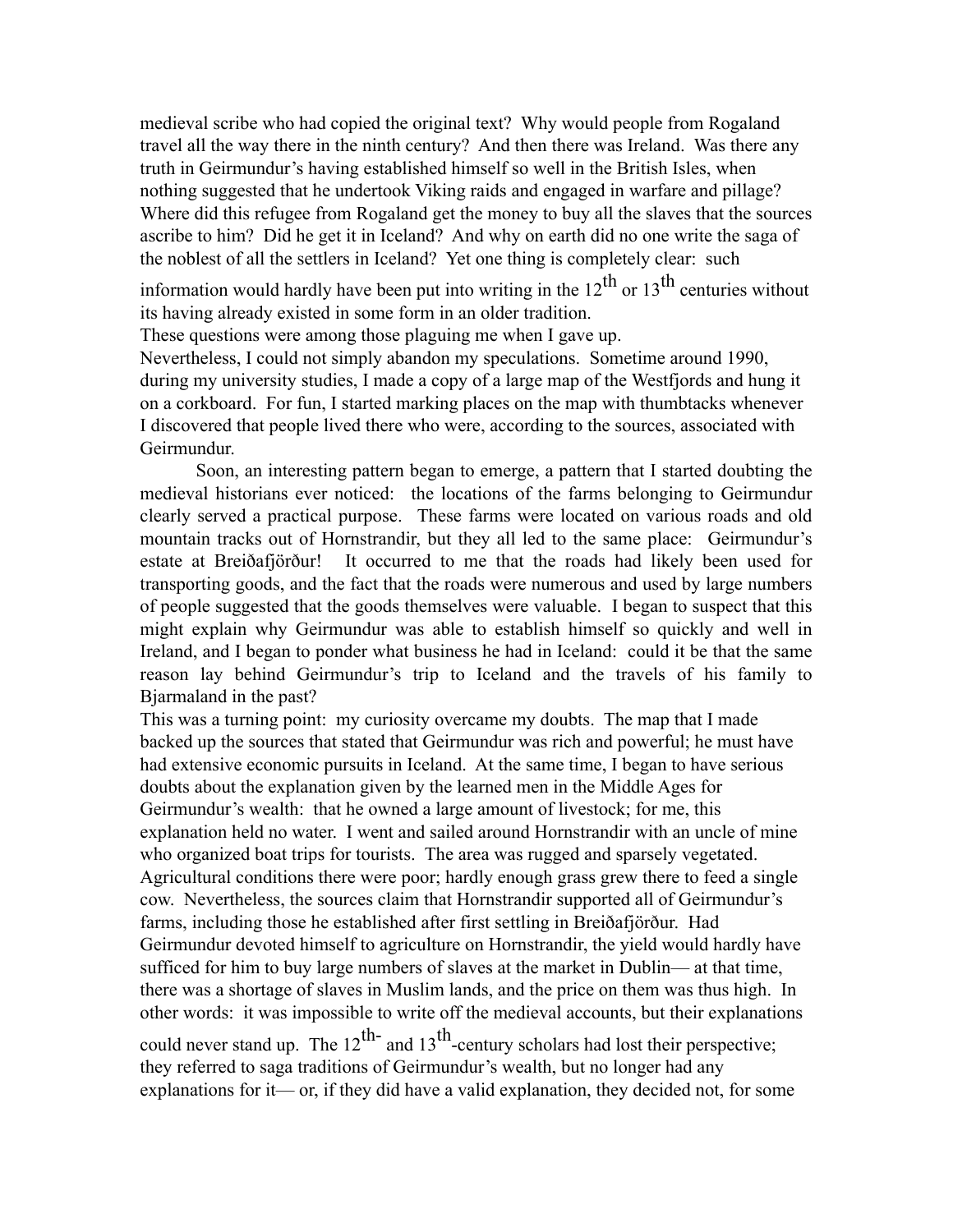reason, to share it with latter-day readers.

Following my discovery, I continued my research by tracing all of Geirmundur's trails in Iceland, Rogaland, Bjarmaland, and Ireland and reading as much as I could in academic journals. This work often led me to seemingly dead ends, while other, apparently open paths made it impossible for me to abandon the project. I hope that the reader will follow me on this journey. In order to find an answer to the question of Geirmundur's origins, we need to detour into place-name research; to help us understand the purpose of his trip to Bjarmaland and his activities in Iceland, we need to familiarize ourselves with the construction and upkeep of Viking ships; to determine how much of the medieval source material was old and how much new, we need to have a knowledge of the working methods of medieval historians.

At some point many years ago, I felt that there was no way back. Perhaps I resembled that stubborn relative of mine who said he didn't see any reef when I found myself stranding at one problem after another, only to push off from shore once more and sail through those exotic regions, through the darkness of the ages, in search of my ancestor thirty generations back.

\* \* \*

As far as I know, there are no historical works about the Viking Age that trace the entire life of a single individual. Most books on the Vikings commonly adhere to traditional standards of academic objectivity; they inform us about historical personages, rather than present us with living, breathing images. Is it possible to bring a person from the Viking Age closer to us, waken him to life?

Medieval historians usually followed individuals from the cradle to the grave in works that were combinations of history and literature. Proper historians gathered and combined all existing fragments of information about an individual before contributing their own touches to bring an individual's story to life— these historians uncovered probable causal connections, invented conversations, and added details to endow their main characters with unique personalities. The result was a saga. However, whereas the old historians do their best to conceal their personal touches, I, on the other hand, make an effort to make my readers aware of my handiwork.

Regarding the Viking Age, there is a long, interdisciplinary research tradition that needs to be taken into account, and in certain cases the methods utilized within that tradition can act as guiding principles and provide overview that the learned men of the past lacked. I have chosen to follow this path and apply scholarly methods, mainly out of fear that my book would otherwise be grouped with countless other novels and fantasy books about the Viking Age, casting a shadow over the research behind it. Going so far back in history is difficult to do without a guide, someone who can interpret the story and shed light on various things still hidden in the dark. Since little of what I have discovered is entirely certain, I use what might be called reasoning, or "imagination based on knowledge." In medieval history, this was called *argumentum*; that is, what is assumed from the sources to have happened. I tell the story, and at the same time explain what it is we know and what we need to make guesses about. The evidence for my *argumenta*